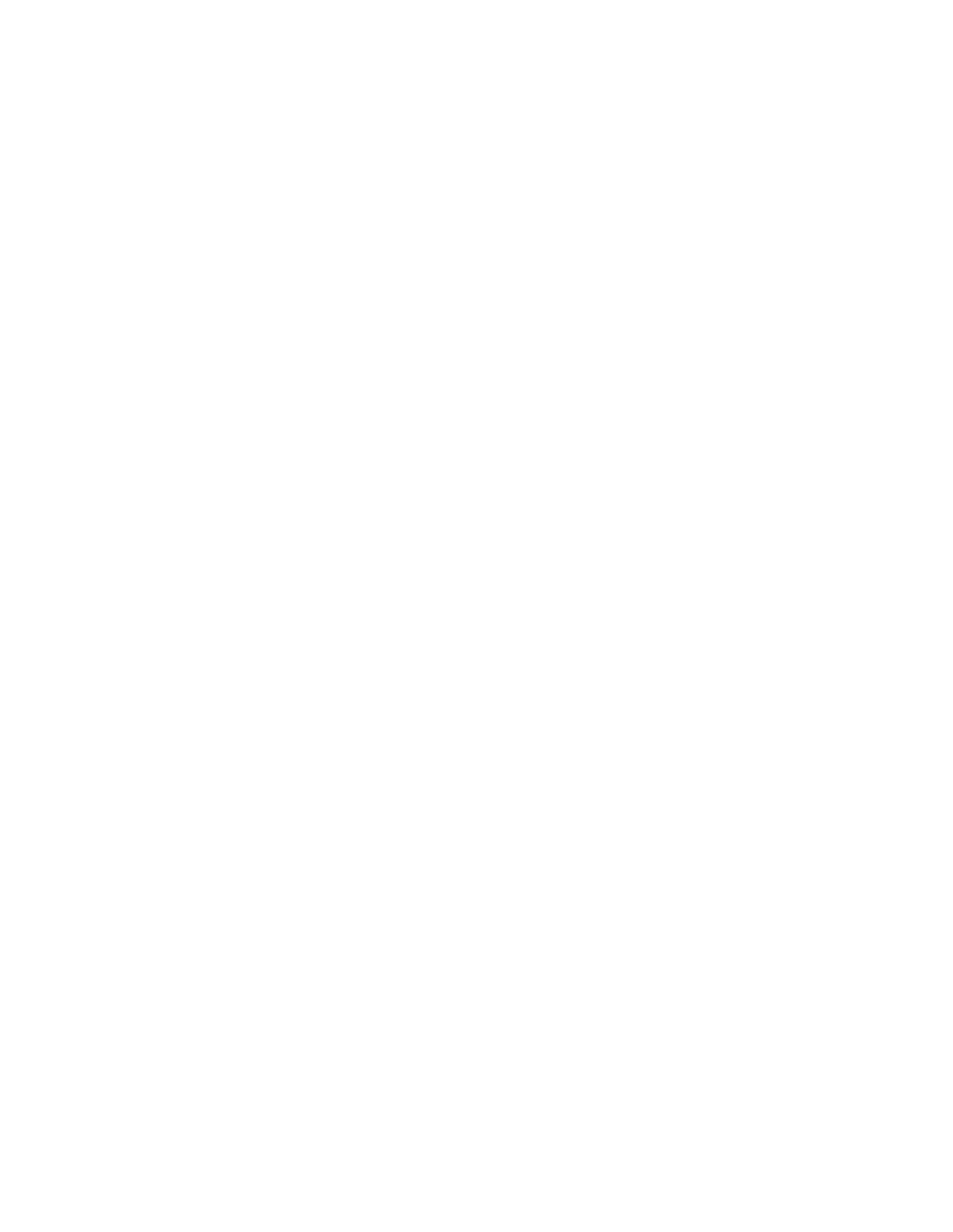#### **BURKE, Justice.**

 $\overline{a}$ 

[¶1] Appellant, Stuart Cordell Vigil, challenges his conviction of one count of thirddegree sexual abuse of a minor, in violation of Wyo. Stat. Ann. § 6-2-316(a)(i).<sup>1</sup> He contends the district court erred in admitting evidence in violation of W.R.E. 404(b). He also asserts that the jury instruction relating to that evidence was erroneous. We affirm.

#### *ISSUES*

[¶2] The issues on appeal are:

1. Did the district court commit prejudicial error by holding the hearing regarding the admissibility of W.R.E. 404(b) evidence during trial?

2. Did the district court abuse its discretion in admitting evidence of Appellant's prior conviction for sexual contact with a minor under W.R.E. 404(b)?

3. Was the limiting instruction provided to the jury relating to the 404(b) evidence erroneous and, if so, has the Appellant established that the error was prejudicial?

### *FACTS*

[¶3] The charges against Appellant stem from an incident that occurred on November

(i) Being seventeen (17) years of age or older, the actor engages in sexual contact with a victim who is thirteen (13) through fifteen (15) years of age, and the victim is at least four (4) years younger than the actor[.]

We recently interpreted the phrase "fifteen years of age" in *Crain v. State*, 2009 WY 128, ¶ 9, 218 P.3d 934, 938-40 (Wyo. 2009), to include all of the months and days over the age of fifteen until a person reaches the sixteenth anniversary of his or her birth. The victim in this case was 15½ years old at the time of the incident.

<sup>&</sup>lt;sup>1</sup> Wyo. Stat. Ann. § 6-2-316 (LexisNexis 2007) provides, in pertinent part:

<sup>(</sup>a) Except under circumstance constituting sexual abuse of a minor in the first or second degree . . . , an actor commits the crime of sexual abuse of a minor in the third degree if: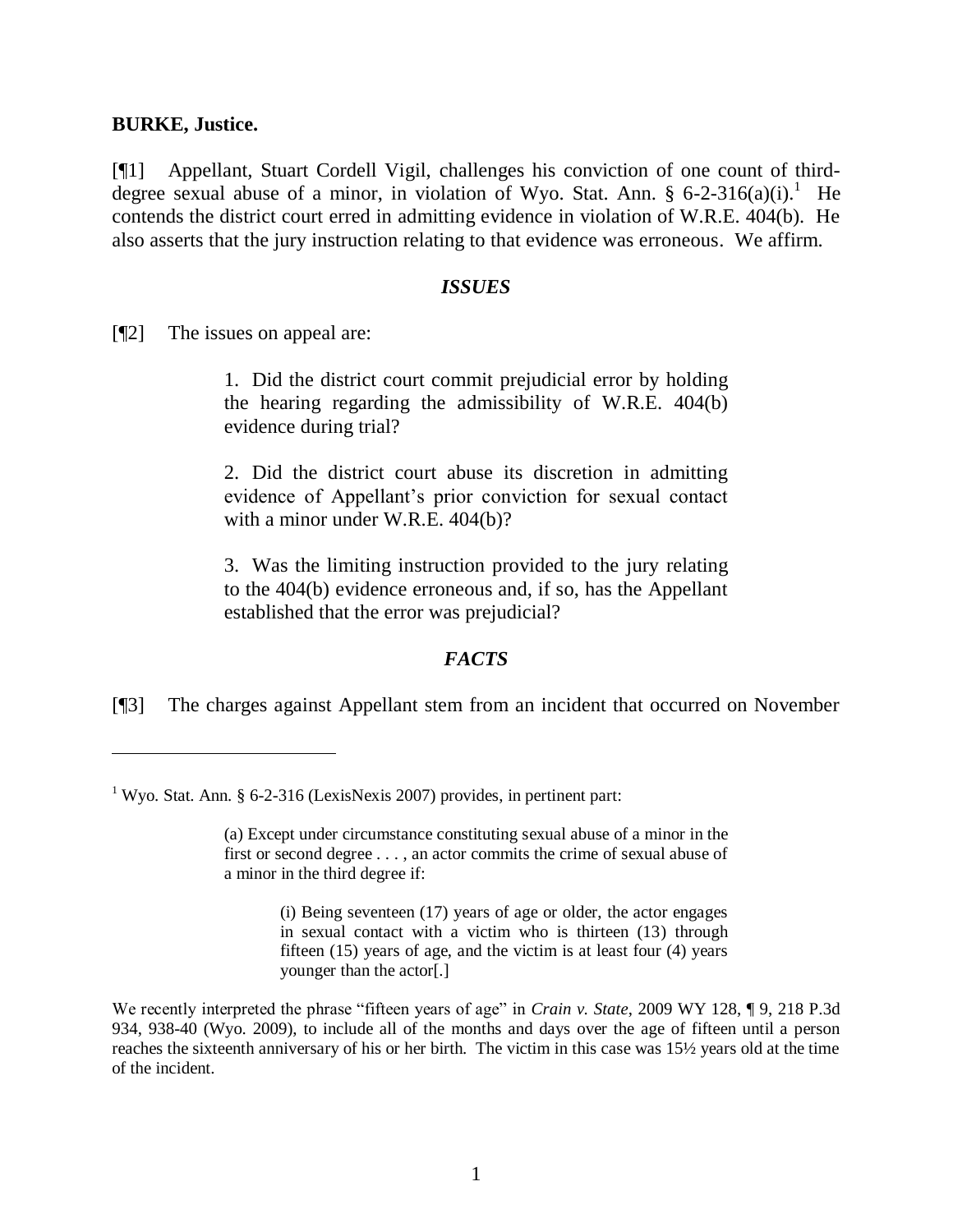11, 2007. Appellant was 51 and the victim was 15. They were neighbors. On occasion, the victim and members of her family visited with Appellant at his home. The victim also frequently visited Appellant's home when no one else, except Appellant, was there. Appellant employed the victim to help clean his home. He gave her driving lessons and took her to restaurants.

[¶4] On the morning of November 11, 2007, Appellant invited the victim and her aunt and uncle to go out for breakfast. The victim went to Appellant's home to wait for a call from the aunt. While waiting, Appellant offered to give the victim a massage. He told her to go into his bedroom and to take off her clothes. The victim complied. She covered herself with a towel and laid face down on Appellant's bed. Appellant massaged her back, arms, and legs. At some point during this massage, he rubbed the victim's breasts and vaginal area. He used massage oil or lotion during the massage. Afterward, the victim showered and they left to meet the aunt and uncle for breakfast. Later that day, the victim told her boyfriend about the incident. The boyfriend told the victim's parents. They called law enforcement.

[¶5] Deputies from the Laramie County Sheriff's Department investigated and spoke with Appellant. He gave differing versions of the incident to the deputies. The deputies testified at trial. Appellant told the initial investigating deputy that he gave the victim a massage that morning. He said that the massage took place in his living room. He initially repeated the same story to a second deputy during an interview at the sheriff's department. During that same interview, he said the victim was fully clothed and he only massaged her back. However, he also admitted that he used oil during the massage. When questioned by the deputy as to how he could use the oil if the victim was clothed, he told the deputy that he had lifted up her shirttail and used the oil on the lower part of her back.

[¶6] An interview with a third deputy occurred after Appellant's arrest. In that interview, Appellant admitted to the deputy that the massage had occurred in his bedroom and that the victim was naked but covered with a towel. He told the deputy that he used oils during the massage. He denied that anything sexual happened but told the deputy that "A little slip and you could be right there ... [i]n her vagina."

[¶7] In January 2008, Appellant was charged with one count of third-degree sexual abuse of a minor in violation of Wyo. Stat. Ann. § 6-2-316(a)(i). Shortly after being charged, Appellant filed a demand for notice of intent to introduce evidence of uncharged misconduct under W.R.E. 404(b). In June 2008, the State replied by filing a notice of intent to introduce evidence of Appellant's past conviction for sexual contact with a 13 year-old girl in Colorado. On August 7, 2008, the State filed an amended notice of intent. In that notice, the State advised that it also intended to introduce evidence that Appellant married a 16-year old, after engaging in premarital sexual relations. In both notices, the State requested a hearing. On August 12, 2008, the State filed a request for a 404(b)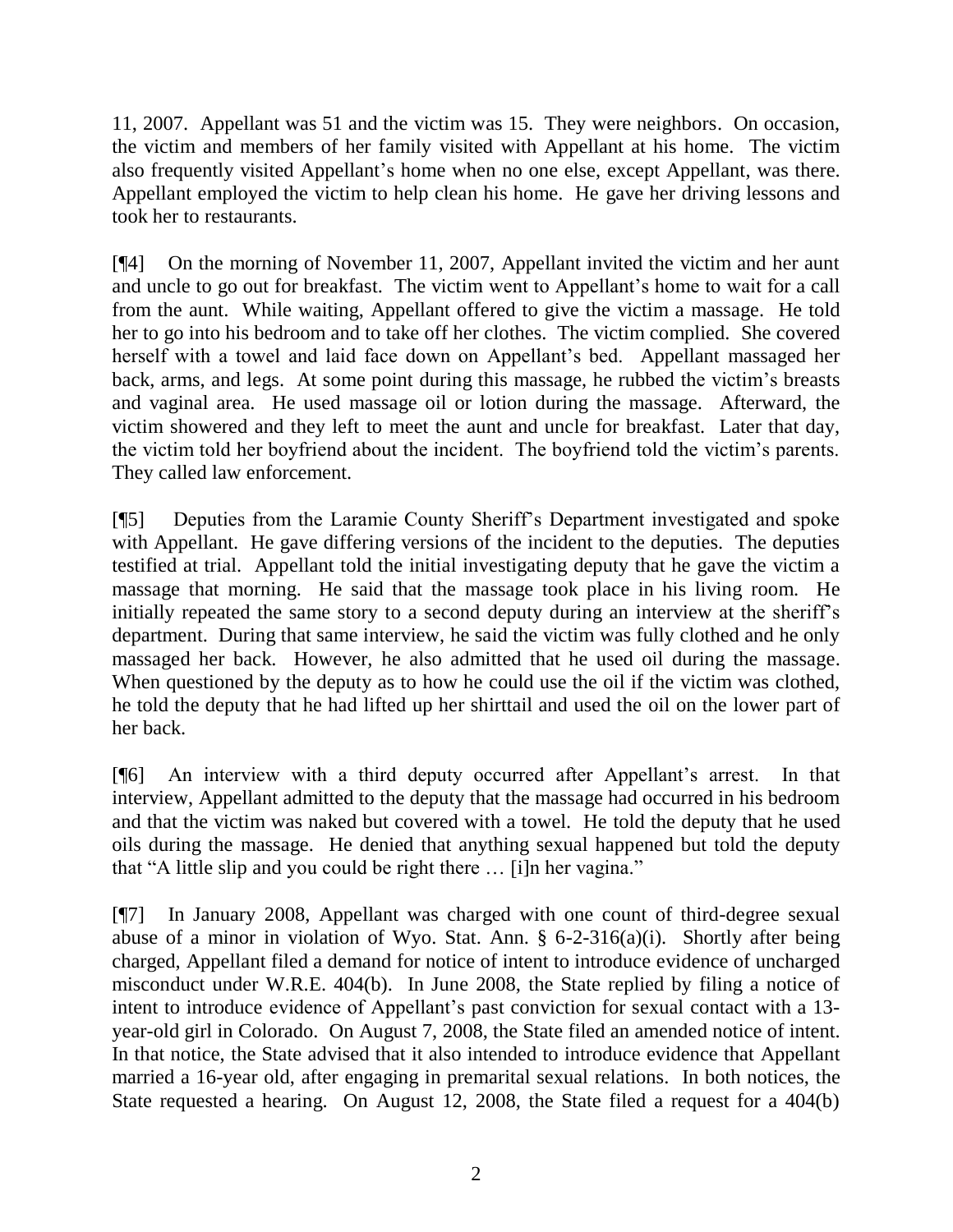hearing. Despite the requests, no hearing was held prior to trial.

[¶8] The 404(b) hearing occurred during the first day of trial after the jury had been selected but before opening statements. During the hearing, the district court ruled that Appellant's prior conviction was admissible to refute a claim of mistake or accident and to prove sexual intent. The judge indicated that the prior marriage evidence might be admissible in cross-examination if Appellant testified, but that he would reserve ruling on the matter until trial. Appellant did not testify and that evidence was not admitted. The jury found Appellant guilty. The district court imposed a sentence of twelve to fourteen years. This appeal followed.

# *Timing of the 404(b) Hearing*

[¶9] In his first issue, Appellant challenges the timing of the 404(b) hearing. He contends that the court erred by failing to hold the hearing prior to trial. Appellant did not make any objection to the timing of the hearing at trial. Accordingly, we review for plain error. To establish plain error, Appellant must show: 1) the record is clear about the incident alleged as error; 2) there was a transgression of a clear and unequivocal rule of law; and 3) he was denied a substantial right which materially prejudiced him. *Miller v. State*, 2009 WY 125, ¶ 10, 217 P.3d 793, 798 (Wyo. 2009). Appellant has failed to satisfy that burden. He has not established a violation of a clear and unequivocal rule of law or that he was prejudiced by the timing of the hearing.

[¶10] We have expressed "a firm preference for the *pretrial* determination of issues concerning uncharged misconduct.‖ *Gleason v. State*, 2002 WY 161, ¶ 18 n.2, 57 P.3d 332, 340 n.2 (Wyo. 2002) (emphasis in original), citing *Howard v. State*, 2002 WY 40, ¶ 23, 42 P.3d 483, 491 (Wyo. 2002). We have recognized that pretrial determination

> enhance[s] the defendant's prospects of receiving due process and a fair trial, it will also enhance the district court's ability to reflect and rule upon a significant evidentiary issue. Rulings on uncharged misconduct evidence are too important to be made in the heat and pressure of a trial, with the jury twiddling its thumbs in the next room.

*Howard*,  $\llbracket 23, 42 \rrbracket$  *P.3d at 491.* We have, however, never found reversible error simply because the 404(b) hearing was not held prior to trial. For example, in *Heywood v. State*, 2009 WY 70, 208 P.3d 71 (Wyo. 2009), the 404(b) hearing was held at the same time as the hearing in this case, after jury selection and prior to opening statements. We affirmed the conviction finding that Mr. Heywood failed to establish prejudicial error despite late notice of the State's intent to use 404(b) evidence. *Id.*, ¶ 13, 208 P.3d at 74. Similarly, in this case, Appellant has failed to establish that he was prejudiced in any manner as a result of the timing of the 404(b) hearing. He had ample notice of the State's intent to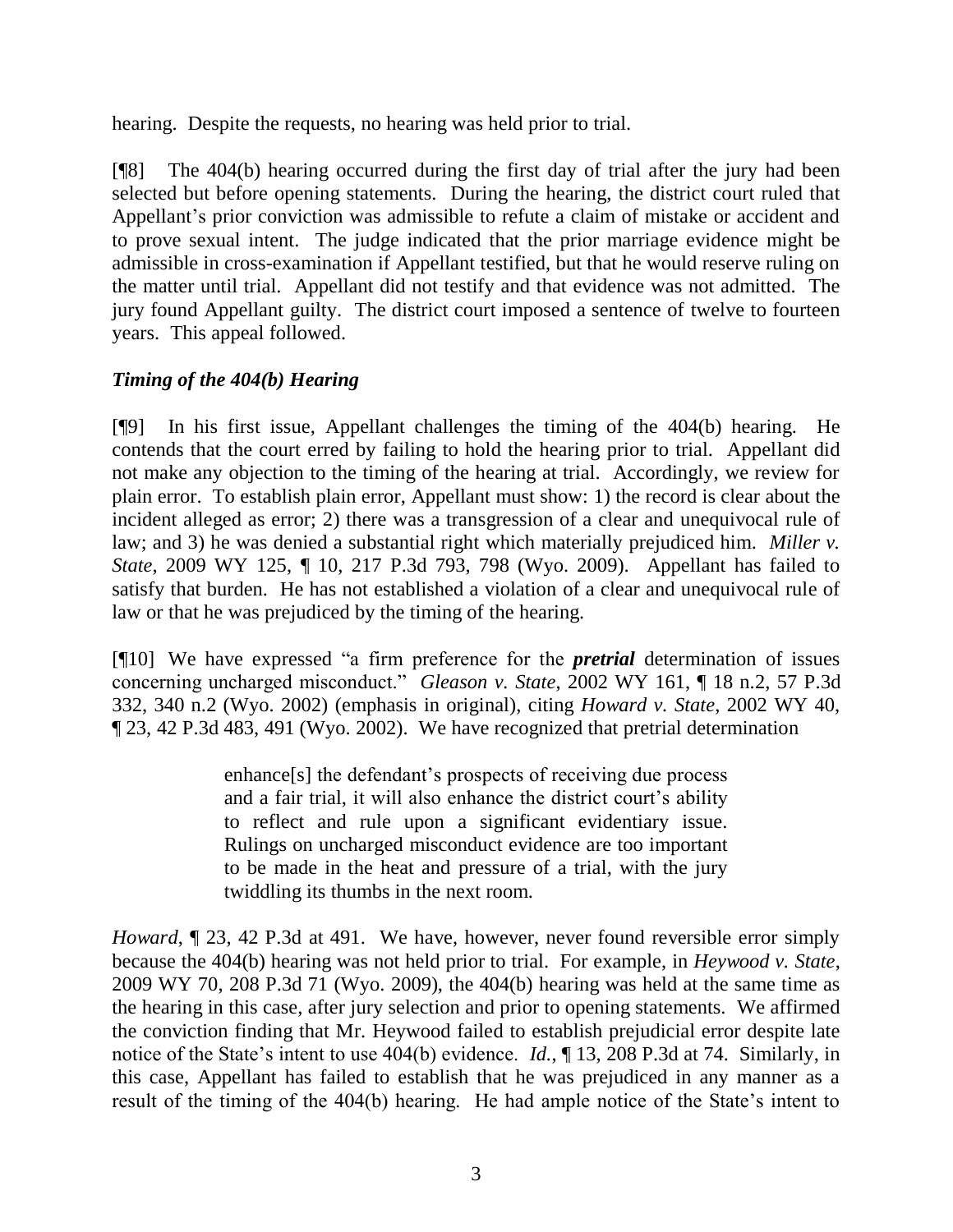introduce the evidence. He does not claim that he was surprised by the evidence or that his trial preparation was hindered in any manner. Appellant has failed to establish plain error. 2

## *Admissibility of 404(b) Evidence*

 $\overline{a}$ 

 $[911]$  "A trial court's decision on the admissibility of evidence is entitled to considerable deference, and will not be reversed on appeal unless the appellant demonstrates a clear abuse of discretion.‖ *Leyva v. State*, 2007 WY 136, ¶ 17, 165 P.3d 446, 452 (Wyo. 2007). "[A]s long as there exists a legitimate basis for the trial court's ruling, that ruling will not be disturbed on appeal." *Id.*, quoting *Sanchez v. State*, 2006 WY 116,  $\parallel$  20, 142 P.3d 1134, 1140 (Wyo. 2006). If evidence was admitted in error, we must determine whether the error was prejudicial. *Solis v. State*, 981 P.2d 34, 36 (Wyo. 1999). Error is prejudicial if there is a reasonable possibility that the verdict might have been more favorable to the defendant if the error had not been made. *Id*.

[¶12] Appellant contends that the district court abused its discretion by admitting evidence of his prior conviction. At the time of Appellant's trial, Rule 404(b) of the Wyoming Rules of Evidence provided:<sup>3</sup>

> *Other crimes, wrongs, or acts*. –Evidence of other crimes, wrongs, or acts is not admissible to prove the character of a person in order to show that he acted in conformity therewith. It may, however, be admissible for other purposes, such as proof of motive, opportunity, intent, preparation, plan,

 $2<sup>2</sup>$  There is no suggestion in the record that the State was responsible for the timing of the hearing and the State should be commended for its handling of the 404(b) evidence issue. The State provided notice of its intent to introduce the 404(b) evidence months before trial and requested a hearing on the admissibility of the evidence on at least three occasions. *Compare Heywood*, ¶ 17, 208 P.3d at 75 (Kite, J., specially concurring), where the State "faxed" notice of its intent to use 404(b) evidence on the Friday before a Monday trial and added another incident of uncharged misconduct to its list during the hearing.

<sup>3</sup> Effective January 1, 2009, W.R.E. 404(b) now provides:

*Other crimes, wrongs, or acts.*—Evidence of other crimes, wrongs, or acts is not admissible to prove the character of a person in order to show that he acted in conformity therewith. It may, however, be admissible for other purposes, such as proof of motive, opportunity, intent, preparation, plan, knowledge, identity, or absence of mistake or accident, provided that upon request by the accused, the prosecution in a criminal case shall provide reasonable notice in advance of trial, or during trial if the court excuses pretrial notice on good cause shown, of the general nature of any such evidence it intends to introduce at trial.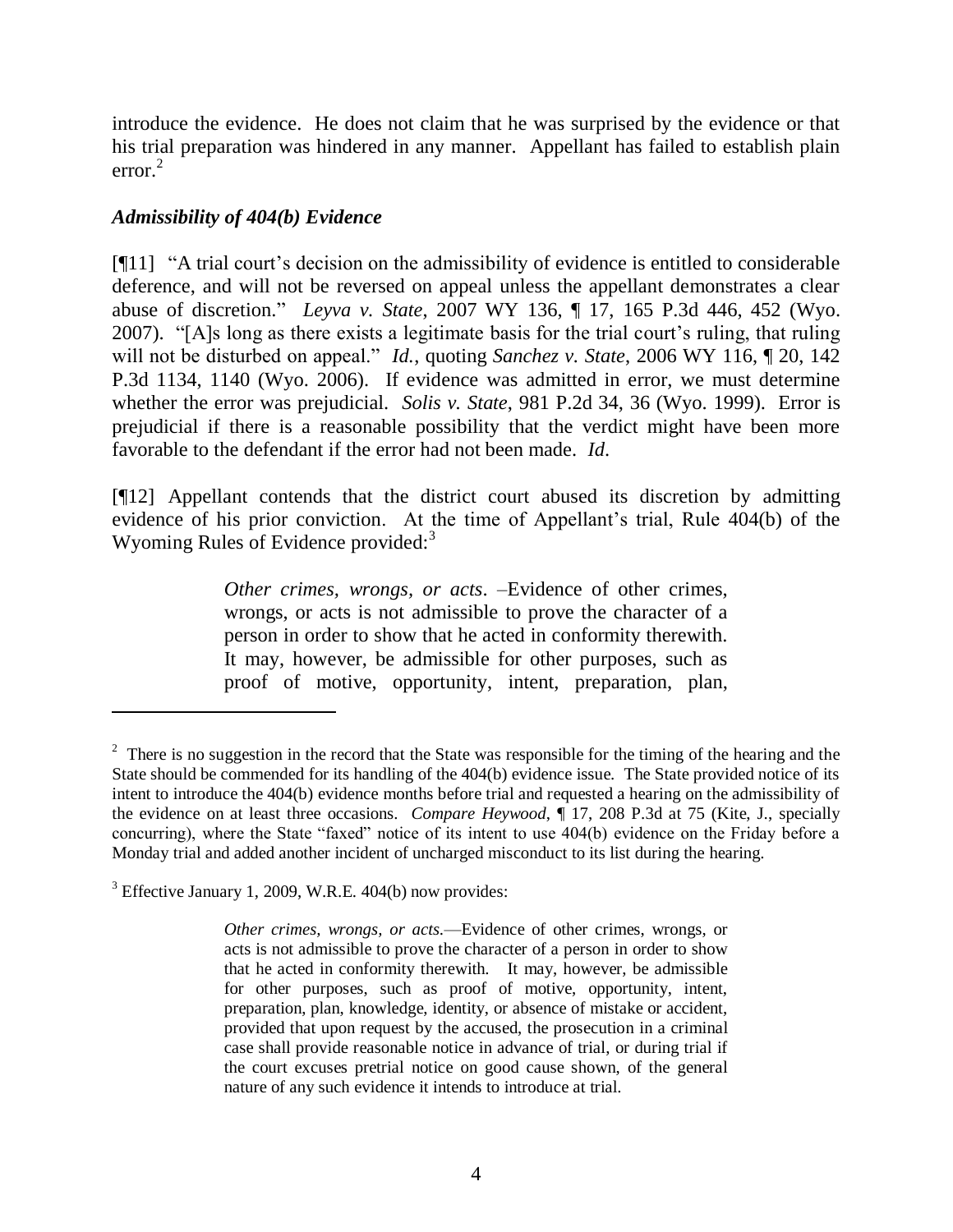knowledge, identity, or absence of mistake or accident.

The district court determines the admissibility of evidence under W.R.E. 404(b) by applying the following test:

> [B]ecause uncharged misconduct evidence carries an inherent danger for prejudice, we have also adopted a mandatory procedure for testing its admissibility: (1) the evidence must be offered for a proper purpose; (2) the evidence must be relevant; (3) the probative value of the evidence must not be substantially outweighed by its potential for unfair prejudice; and (4) upon request, the trial court must instruct the jury that the similar acts evidence is to be considered only for the proper purpose for which it was admitted.

*Harris v. State*, 2008 WY 23, ¶ 6, 177 P.3d 1166, 1168 (Wyo. 2008), quoting *Gleason*, ¶ 18, 57 P.3d at 340. We must determine whether the district court's application of the test was an abuse of discretion. *Heywood*, ¶ 9, 208 P.3d at 73.

[¶13] Appellant contends that the district court did not consider the relevance of the prior conviction.

> "Relevant evidence" means evidence having any tendency to make the existence of any fact that is of consequence to the determination of the action more probable or less probable than it would be without the evidence.

W.R.E. 401. "For evidence to be relevant, we must know the fact question to which it is relevant.‖ *Williams v. State*, 2004 WY 117, ¶ 13, 99 P.3d 432, 441 (Wyo. 2004).

[¶14] In order to convict an appellant of sexual abuse of a minor in the third degree under Wyo. Stat. Ann. § 6-2-316, the State must prove beyond a reasonable doubt that the appellant engaged in "sexual contact" with the victim. "Sexual contact" is defined as ―touching, **with the intention of sexual arousal, gratification** or abuse, of the victim's intimate parts by the actor, or of the actor's intimate parts by the victim, or of the clothing covering the immediate area of the victim's or actor's intimate parts[.]" Wyo. Stat. Ann. § 6-2-301(a)(vi) (emphasis added). The State contended that the evidence was relevant to establish that the touching was made with the intent of sexual arousal and to prove the touching was not the result of accident or mistake.

[¶15] Immediately prior to trial, Appellant provided the court with insight as to his defense. In response to Appellant's request to fire his defense counsel, the court asked Appellant what he hoped to accomplish in representing himself. Appellant responded: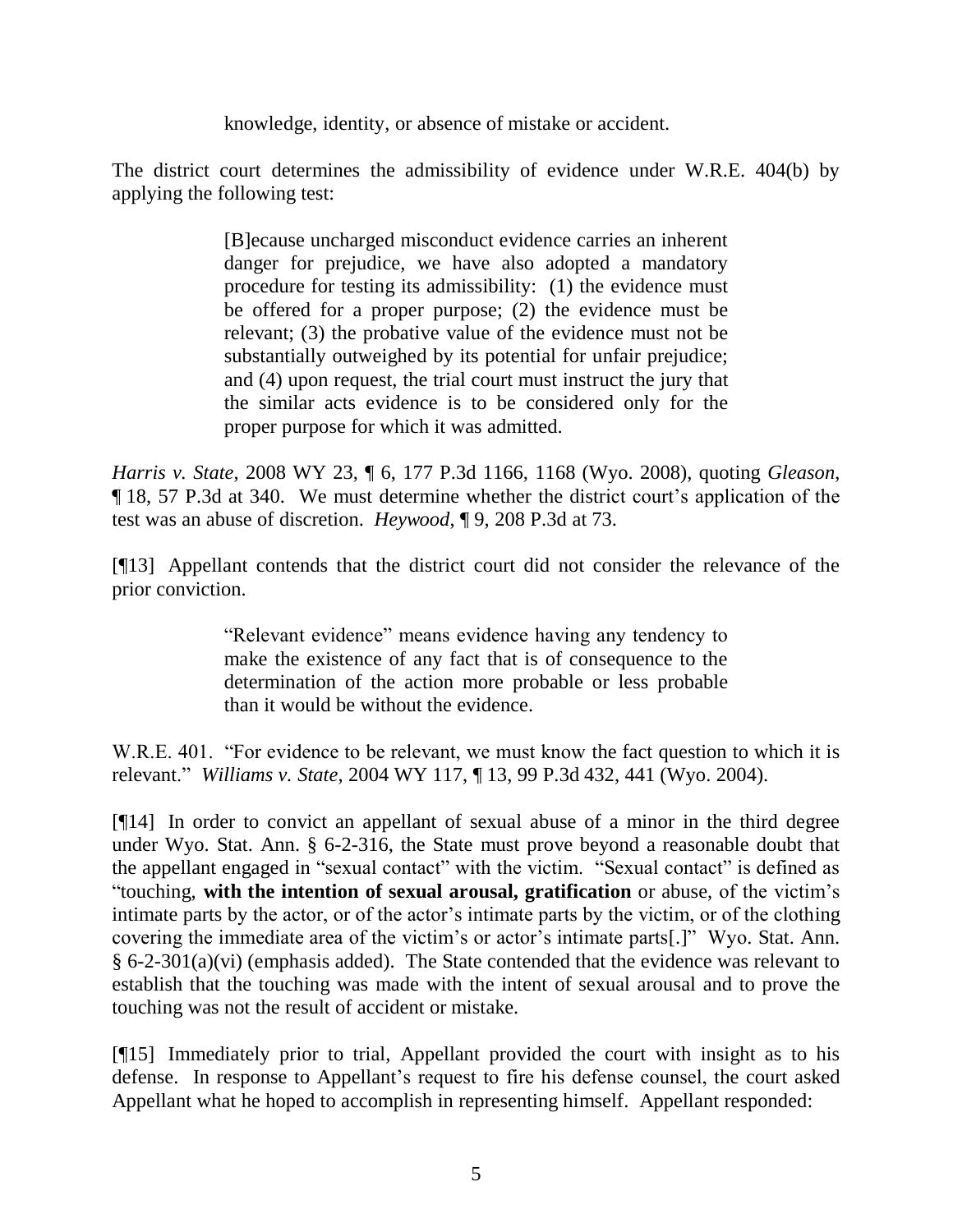To prove that **there was no intent** in the charge. It says I sexually - - let's see here - - I had sexually molested, I think it was. I could look it up here, but basically, it says I had sexually molested somebody or sexual intent, and there was none. All I did was give a massage. That was it, and the person asked me for the massage, and that was given, and so there was no intention.

(Emphasis added.) Appellant further advised the court:

So basically, the reason I needed a massage therapist is because she could tell you **that when you're massaging certain areas of the body,** and you're working your way through it, **there's times where you accidentally get close or even accidentally touch things,** but normally, you're trying to sit down here, and keep everything clinical, and that's, basically, why I needed the massage therapist.

(Emphasis added.)

[¶16] The district court denied the request and trial proceeded with defense counsel representing Appellant.<sup>4</sup> The 404(b) hearing was held after voir dire. After hearing argument from counsel, the district court agreed with the State's position. The court explained:

> I'm going to turn first to the conviction for what the State will refer to as improper sexual contact with a minor in this prior conviction . . . . Seems to me as is common in these determinations this is difficult to arrive at because while we haven't the benefit of an evidentiary record at the time, nevertheless, counsel for very proper reasons need to know ahead of time what the ruling would be.

> Of course, such rulings are always provisional in that they could change in view of the evidentiary record at the time, but so far I believe it's clear that this evidence is offered for a proper purpose in that it is offered according to the State to

<sup>&</sup>lt;sup>4</sup> Appellant does not claim that the district court erred in denying his request.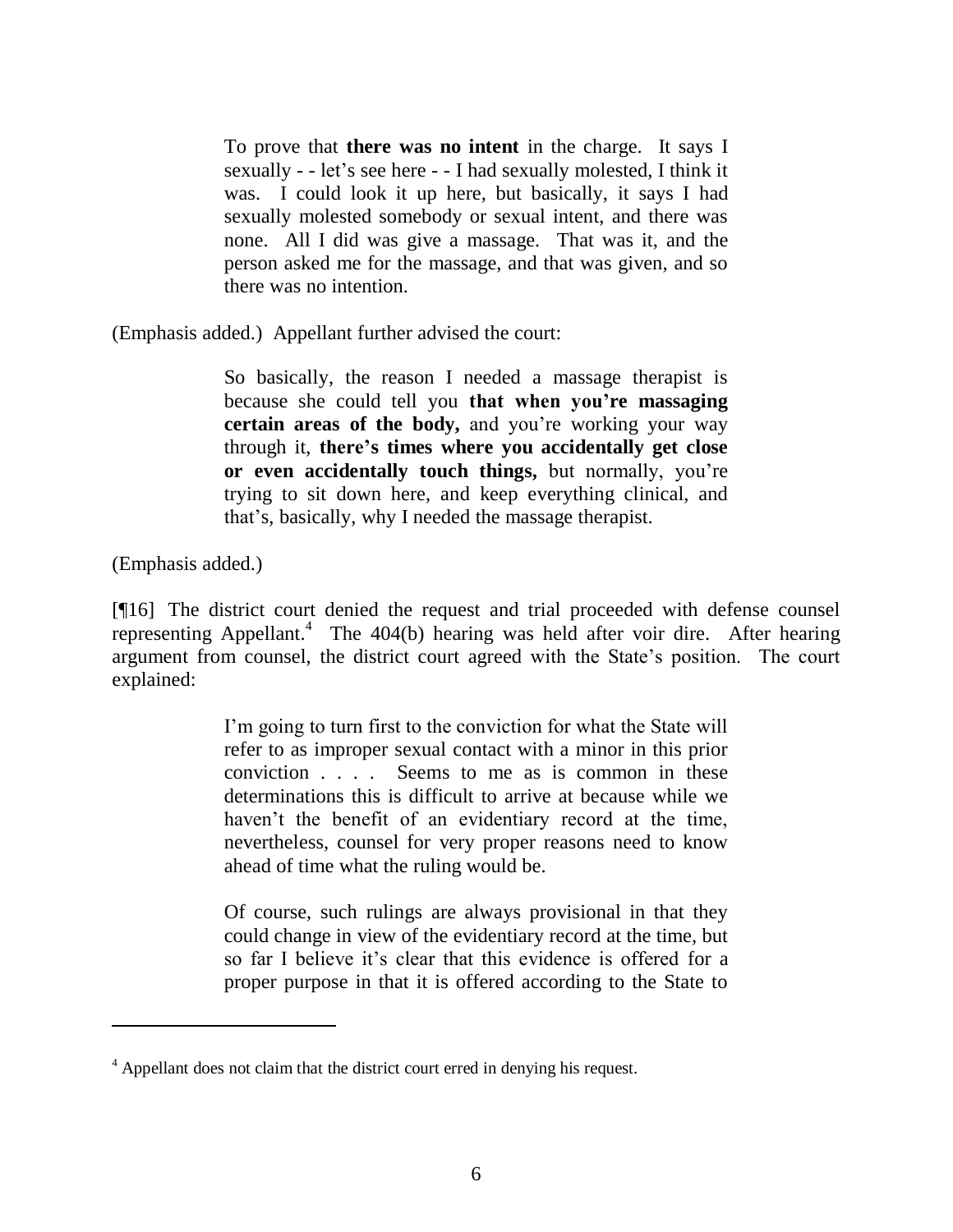refute a claim of the mistake or accident as going to intent.

It's clear … -as [Appellant] stated on the record this morning, that he feels this could easily have happened accidentally while in the course of giving a massage. That, of course, would necessarily include [the] proposition that it was not for any sexual gratification. So I think it purely is for a … proper purpose and is relevant.

I never have been able to discern very clearly the difference between one and two. That is, it's for a proper purpose and relevant. It seems to me those are one in the same element. It is relevant because it is offered for those purposes in view of [Appellant]'s apparent position on the matter.

[¶17] On appeal, Appellant asserts that the prior conviction was not relevant because it involved a 13-year-old "presumably pre-pubescent" girl and this case involved a 15-yearold post-pubescent girl. Appellant did not raise this issue at trial. He offers no legal or factual support for his position. We will not consider it further.

[¶18] Appellant also contends that the district court did not properly weigh the probative value of the evidence against the danger for unfair prejudice. Additionally, he asserts that the district court failed to state its findings before determining that the evidence was admissible. We disagree.

[¶19] Prior to ruling on the admissibility of 404(b) evidence, the district court must determine if the probative value of the evidence is substantially outweighed by the potential for unfair prejudice. In *Gleason*, ¶ 27, 57 P.3d at 342, we set out the process to be followed:

> In determining the probative value of prior bad acts evidence, the trial court should consider the following factors:

- 1. How clear is it that the defendant committed the prior bad act?
- 2. Does the defendant dispute the issue on which the state is offering the prior bad acts evidence?
- 3. Is other evidence available?
- 4. Is the evidence unnecessarily cumulative?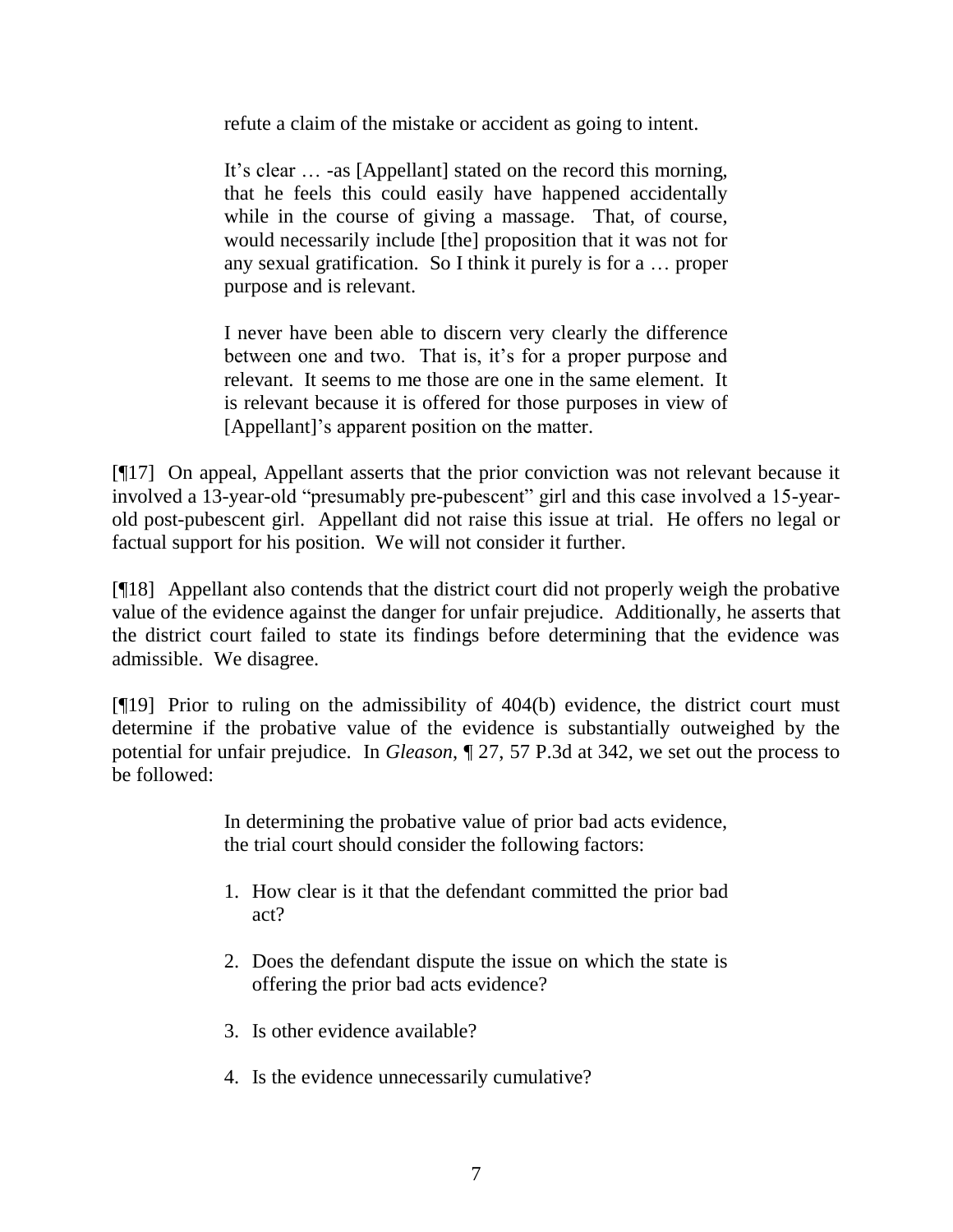5. How much time has elapsed between the charged crime and the prior bad act?

The district court then must balance the probative value of the uncharged misconduct with its potential for unfair prejudice.

> Evidence is unfairly prejudicial if it tempts the jury to decide the case on an improper basis. In balancing against its probative value the unfair prejudice created by the evidence, the trial court should consider the extent to which the evidence distracts the jury from the central question whether the defendant committed the charged crime.

*Gleason*, ¶ 27, 57 P.3d at 342. To determine if the evidence is unfairly prejudicial the district court must weigh the following factors against the probative value of the evidence: 1) the reprehensible nature of the uncharged misconduct; 2) the sympathetic character of the alleged victim of the uncharged misconduct; 3) the similarity between the charged crime and the uncharged misconduct; 4) the comparative enormity of the charged crime and the uncharged misconduct; 5) the comparable relevance of the uncharged misconduct to the proper and forbidden inferences; and 6) whether the prior act resulted in a conviction. *Id*., ¶ 27, 57 P.3d at 342-43.

[¶20] We have previously recognized that a district court "need not make an express finding on every factor." *Williams*,  $\P$  13, 99 P.3d at 442. We only require that the record contain "sufficient findings to support the trial court's conclusions." *Id.* The district court performed the requisite analysis and determined that the evidence was admissible. The court explained its decision:

> As to probative value, apparently, there's no dispute as to the factual basis of the prior act. [Appellant] does dispute the issue for which the State is offering, that is, his statement this only - - from what he said on the record this morning, his position is that if there's any touching of this young lady's sexual areas, genital areas, it could well have been [an] unintentional mistake in the course of administering a massage.

> The State has committed not to go into the exact nature of the prior conviction. I don't see what other evidence in that area would have been available. It appears not to be unnecessarily cumulative.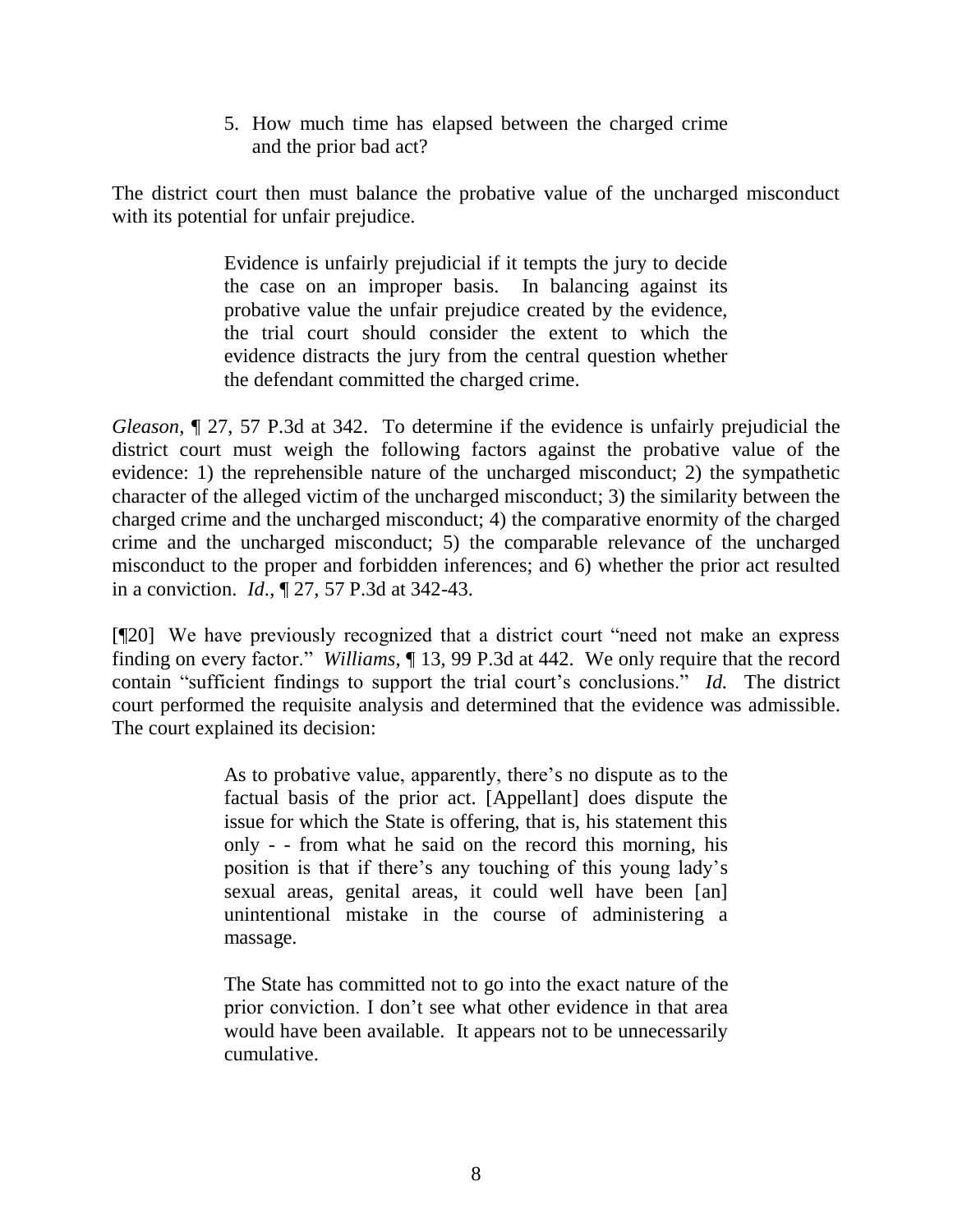Another area that the defense raises I think properly is the time lapse from the date of the incident. It is fairly remote from the date of [Appellant]'s release from incarceration. It is not - - it seems to me that given the nature of this case in that light the lapse of time is not as important as it might be in another case.

An adult's improper sexual contact with a child is not something that necessarily would - - or the desire to do so would not necessarily dissipate with the passage of time. I don't see how the passage of time would make it any less probative in these circumstances than it might otherwise be.

As to the reprehensible nature, the fact that the prior act involved intercourse, that is one we're talking about now in the present one, does not - - would make it a more egregious offense, but the State apparently will not go into that part of it. We have no information at all as to the sympathetic character or otherwise of the victim in the prior act except that she was 13 years old.

The similarity here, I would take issue with [Defense Counsel]. I think there's great similarity, which under this analysis, of course, would militate against its admissibility, the theory being the jury would be more tempted the more similar. There is considerable similarity; that is, improper sexual contact with comparatively quite a young child in isolation or behind closed doors; that is, in the bedroom where if one allegedly happen - - or the camping situation of the earlier one.

There's no major disparity in the enormity of these two acts, so I believe that the prior conviction is admissible as to the fact of the child with a 13-year-old or 14-year-old earlier.

The record demonstrates that the district court conducted an appropriate analysis of the 404(b) evidence and establishes a legitimate basis for the court's ruling. We find no abuse of discretion in the district court's decision admitting evidence of Appellant's prior conviction.

### *Jury Instruction*

[¶21] In his final issue, Appellant contends that the district court provided an improper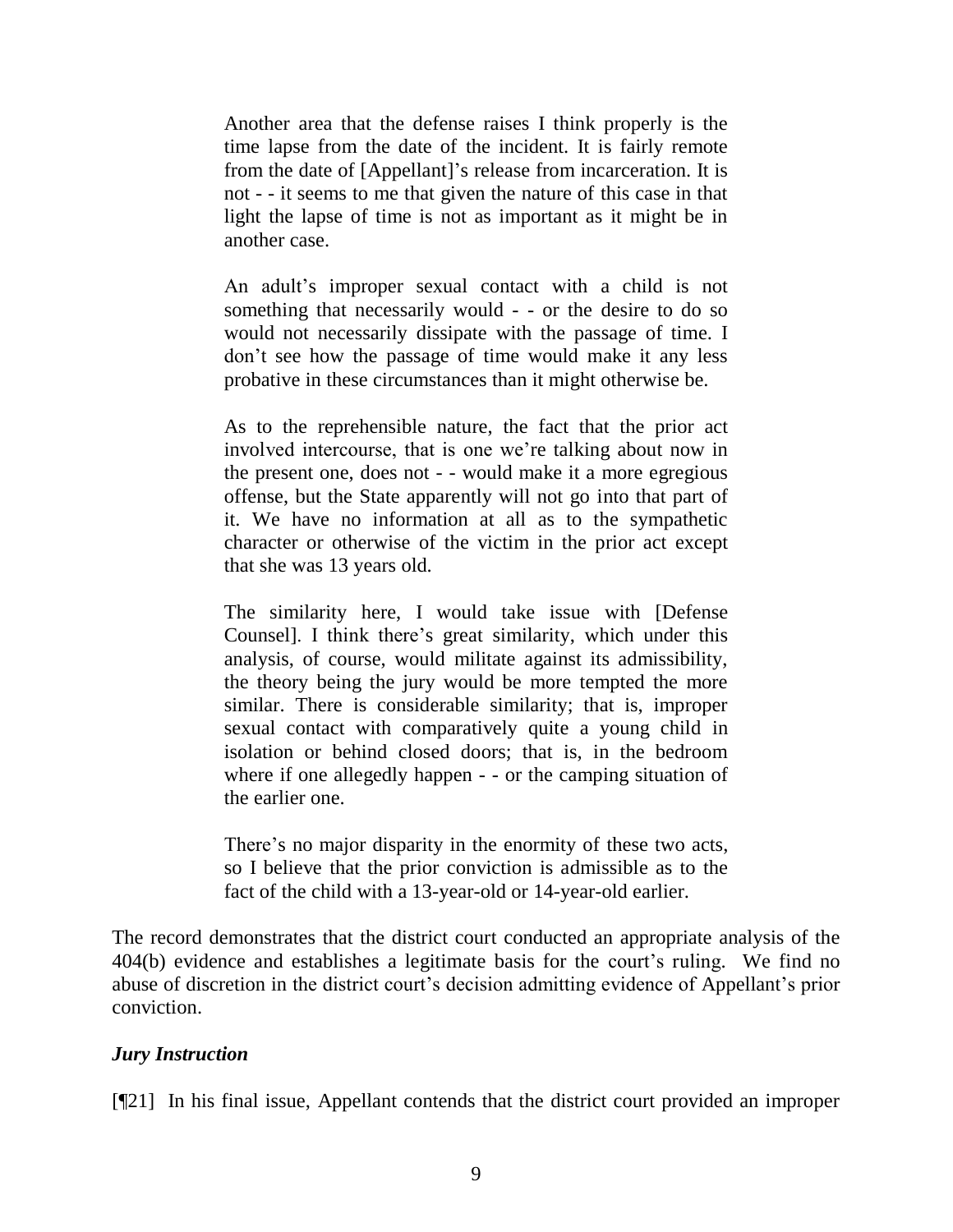limiting instruction to the jury regarding the 404(b) evidence. Appellant did not object to the limiting instruction so we review for plain error. Appellant provides no plain error analysis of the asserted error. On this basis alone, we could decline to consider his argument. *Causey v. State*, 2009 WY 111, ¶ 19, 215 P.3d 287, 293 (Wyo. 2009). If we must supply that analysis, we proceed from the well-established precept that plain error will be found "only in exceptional circumstances." *Id*. Under the plain error standard of review, we reverse a trial court's decision only if it is so plainly erroneous that the judge should have noticed and corrected the mistake even though the parties failed to raise the issue. Accordingly, reversal is justified under the plain error standard of review "only in those rare circumstances where the rights lost by appellant were too blatant to assume the trial judge needed them brought to his attention." *Id.* 

[¶22] The district court provided an oral limiting instruction regarding the prior conviction immediately after the evidence was admitted. The evidence and oral instruction were provided to the jury pursuant to a stipulation of the parties.

THE COURT: [Prosecutor], you're ready to proceed?

[PROSECUTION]: We are, Your Honor. **Pursuant to stipulation** I think the Court has a limiting instruction and a brief statement for the jury.

THE COURT: Yes. Ladies and gentlemen, the Court has allowed into evidence a prior conviction of [Appellant]. He has a prior conviction in Larimer County, Colorado, for sexual contact with a 13-year-old minor girl. The order and judgment is from February of 2000 and stems from an incident occurring in 1997. [Appellant] was approximately 42 years of age at the time of the commission of that offense, and he pleaded guilty in December of 1999.

While that evidence is before you, you must also be instructed as to its proper use. Evidence of the character of an accused may not be allowed for the purpose of proving that he acted in a way consistent with that character or character trait in connection with the offense for which he's now on trial. In other words, you can't take into evidence that since he did it, then he must have done it this time, but it's allowed for other purposes.

It is allowed for other purposes …That is, conduct other than that alleged in this information is allowed for the purpose of showing motive, intent, plan, absence of mistake or accident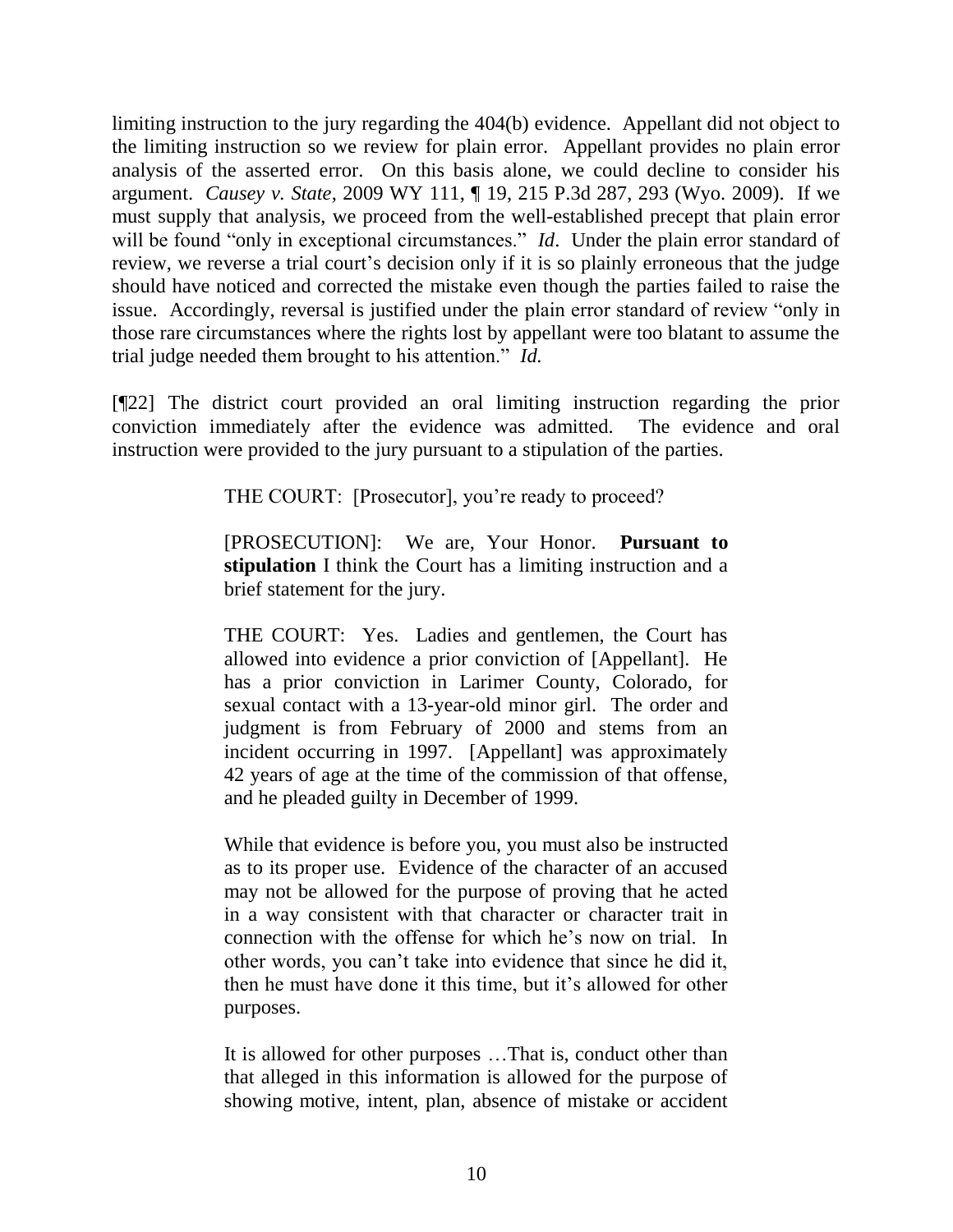on the part of the defendant. The jury must carefully consider that evidence keeping in mind that evidence of this other alleged misconduct is allowed only for the purposes indicated here; that is, the intent, plan, motive, absence of accident or mistake, and not to show that since he did these things on that occasion he's a bad person of bad character, must have done the things that he is charged with in this case.

This instruction is read to you at this time because it's important that you have it at the same time you receive the evidence of the prior conviction. This instruction will be included in the other instructions also.

[DEFENSE COUNSEL]: Your Honor, just for the record, the defense does maintain its objection to that evidence [for] 404(b) purposes, but does stipulate to the manner of the presentation.

[PROSECUTION]: As State's Exhibit 1 we have a certified exemplified copy of that conviction for the court file, and with that the State would rest its case, Judge.

(Emphasis added.) The jury was also provided with Jury Instruction 7 that included verbatim portions of the oral instruction. Defense counsel was specifically provided the opportunity to object to the instruction but advised the court that he had no objection:

> THE COURT: [Defense Counsel] for the defense, do you have any objection to the Court's proposed instructions?

[DEFENSE COUNSEL]: No.

[¶23] Appellant contends that the limiting instruction given by the district court allowed the jury to consider the prior conviction for improper purposes. He asserts that the instruction was erroneous because the State did not seek to use the uncharged misconduct as evidence of "motive" or "plan." We disagree. Appellant has failed to establish that he was prejudiced by the instruction.

[¶24] The oral limiting instruction was given to the jury pursuant to a stipulation of the parties. The record does not reflect how that stipulation came about or how the stipulation was brought to the attention of the judge. We are unable to tell from the record why the words "plan" and "motive" were included in the instruction. However, we have previously recognized that the State and the district court must identify the specific purpose of the 404(b) evidence. *Gleason*, ¶¶ 26-27, 57 P.3d at 342. At the